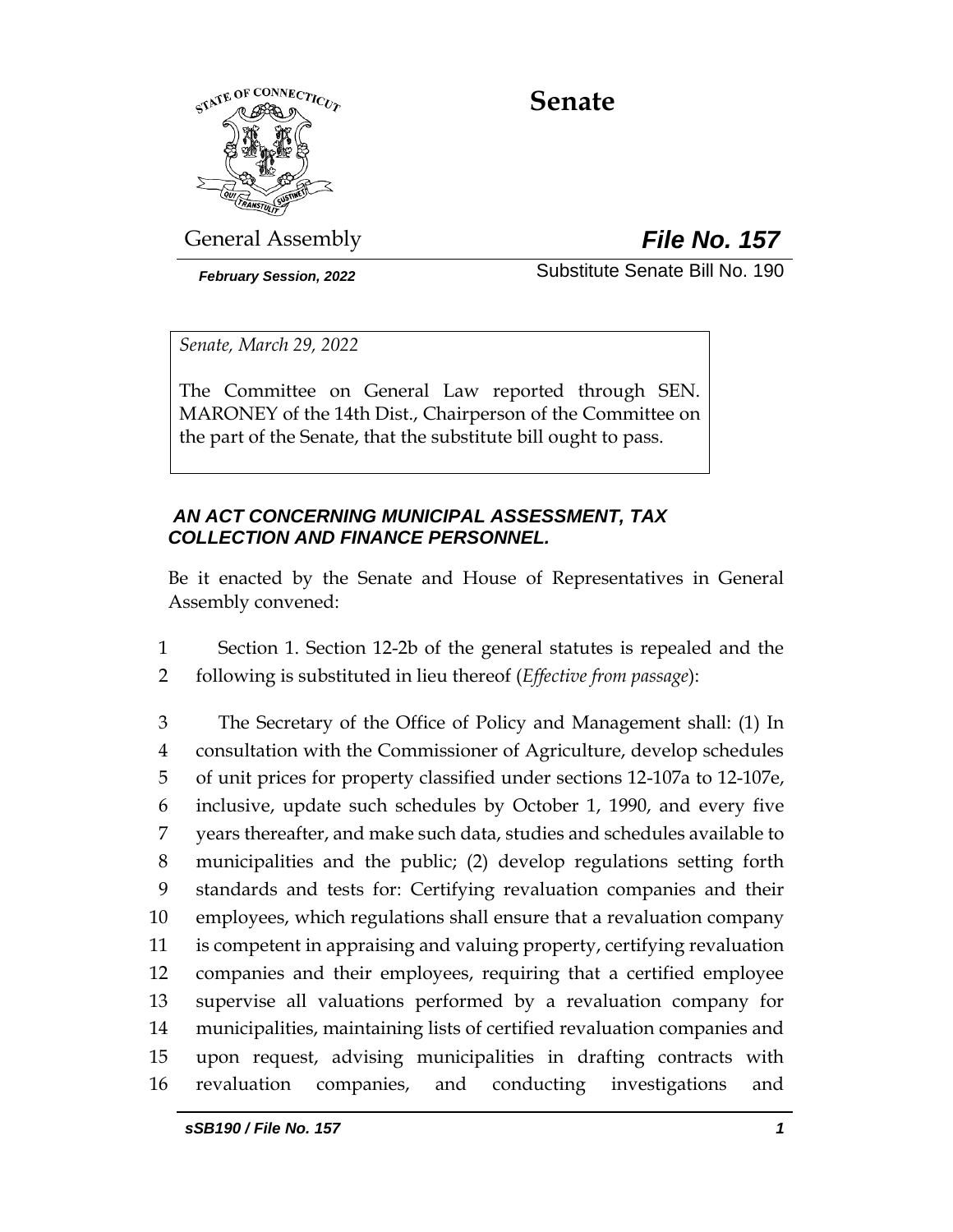withdrawing the certification of any revaluation company or employee found not to be conforming to such regulations. The regulations shall provide for the imposition of a fee payable to a testing service designated by the secretary to administer certification examinations; and (3) by **[**himself**]** the secretary, or by an agent whom **[**he**]** the 22 secretary may appoint, inquire if all property taxes which are due and collectible by each town or city not consolidated with a town, are in fact 24 collected and paid to the treasurer thereof in the manner prescribed by law, and if accounts and records of the tax collectors and treasurers of such entities are adequate and properly kept. The secretary may hold meetings, conferences or schools for assessors, tax collectors or municipal finance officers and make recommendations concerning assessor, tax collector or municipal finance officer training, including, but not limited to, online or in-person training programs to be offered by public institutions of higher education for the purpose of supporting a career pathway for assessors, tax collectors and municipal finance officers.

 Sec. 2. Subsection (a) of section 12-40a of the general statutes is repealed and the following is substituted in lieu thereof (*Effective from passage*):

 (a) There shall be a committee for the purpose of establishing a program and procedures for the training, examination and certification of assessment personnel, appointed by the Secretary of the Office of Policy and Management and consisting of seven members, six of whom shall serve without pay and shall be appointed initially as follows: Two members for two-year terms; two members for four-year terms; and two members for six-year terms. No less than one member shall be from a municipality with a population over fifty thousand, and no less than one member shall be from a municipality with a population under five thousand. The seventh member shall be an employee of the Office of Policy and Management, who shall have demonstrated competence in Connecticut assessment practices. The Secretary of the Office of Policy and Management shall thereafter appoint two members every two years for six-year terms. Each member of the committee, other than the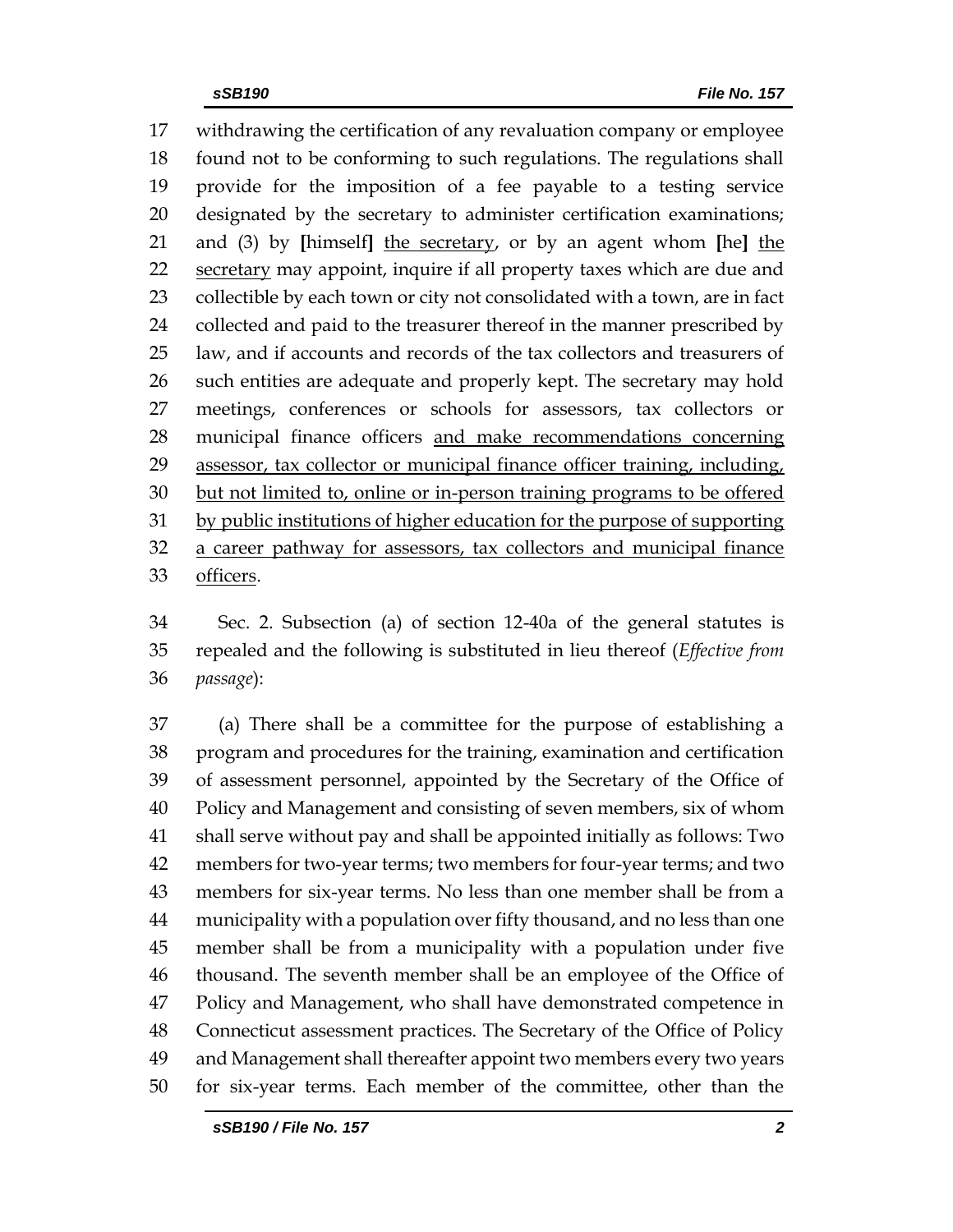representative from the Office of Policy and Management, shall, on and after July 1, 1984, be a person certified pursuant to subsection (b) of this section and shall have demonstrated competence in Connecticut assessment practices. Each member of the committee, other than the representative from the Office of Policy and Management, appointed on or after July 1, 1984, shall be employed by a municipality in the state in a position relating to the assessment of property for the purposes of the property tax. Any member of the committee who ceases to be an employee of the Office of Policy and Management, or to be certified pursuant to subsection (b) of this section, as the case may be, shall cease to be a member of the committee and the secretary shall appoint a replacement to fill the remainder of the term. Said committee shall (1) elect its own chairman, **[**and**]** (2) adopt regulations, in accordance with the provisions of chapter 54, for the training, fees and examination of 65 assessment personnel, including, but not limited to, standards for the 66 certification and recertification of assessors, and (3) on or after the 67 effective date of this section, amend such regulations to ensure that such training and examination is readily available online or at various 69 locations throughout this state. Such regulations may include requirements for any type of training or experience, or combination thereof, the committee deems appropriate.

 Sec. 3. Subsection (a) of section 12-130a of the general statutes is repealed and the following is substituted in lieu thereof (*Effective from passage*):

 (a) There shall be established a committee for the purpose of developing and maintaining a program and procedures for the training, examination and certification of tax collection personnel, appointed by the Secretary of the Office of Policy and Management and consisting of seven members, six of whom shall be voting members who shall serve without pay and shall be appointed initially as follows: Two members 81 for two-year terms; two members for four-year terms; and two members for six-year terms. At least one member shall be from a municipality with a population of more than fifty thousand, and at least one member shall be from a municipality with a population under ten thousand. The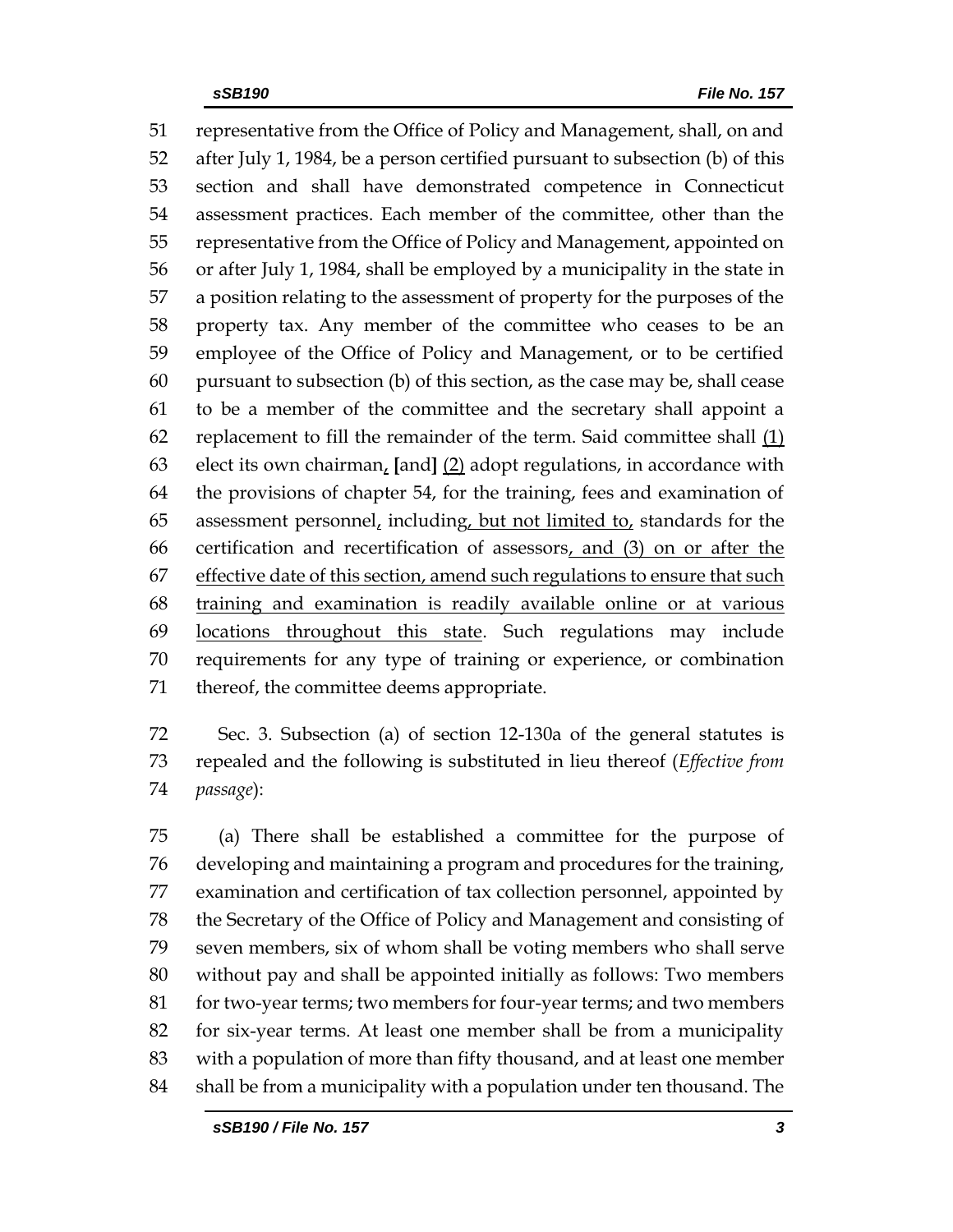Secretary of the Office of Policy and Management shall thereafter appoint two members every two years for six-year terms. The seventh member shall be an employee of the Office of Policy and Management, who shall serve as a **[**nonvoting**]** voting member of the committee. The **[**six**]** seven voting members of the committee shall have demonstrated competence in tax collection practices in Connecticut. Said committee shall (1) elect its own chairman, **[**and recommend standards to said secretary for the training, fees and examination of tax collection personnel, including standards for the certification and recertification of tax collectors. Such recommended standards may include requirements for any type of training or experience, or combination thereof, the committee deems appropriate. The secretary shall review the recommended standards and shall adopt regulations, in accordance with chapter 54, implementing any of such standards the secretary approves**]** (2) adopt regulations, in accordance with the provisions of chapter 54, for the training, fees and examination of tax collection personnel, including, but not limited to, standards for the certification and recertification of tax collectors, and (3) on or after the effective date of this section, amend such regulations to ensure that such training and examination is readily available online or at various locations throughout the state. Such regulations may include requirements for any type of training or experience, or combination thereof, the committee deems appropriate.

This act shall take effect as follows and shall amend the following sections:

| Section 1 | trom passage        | 12-2b          |
|-----------|---------------------|----------------|
| Sec. 2    | from passage        | $12-40a(a)$    |
| Sec. 3    | <i>from passage</i> | $12 - 130a(a)$ |

*GL Joint Favorable Subst.*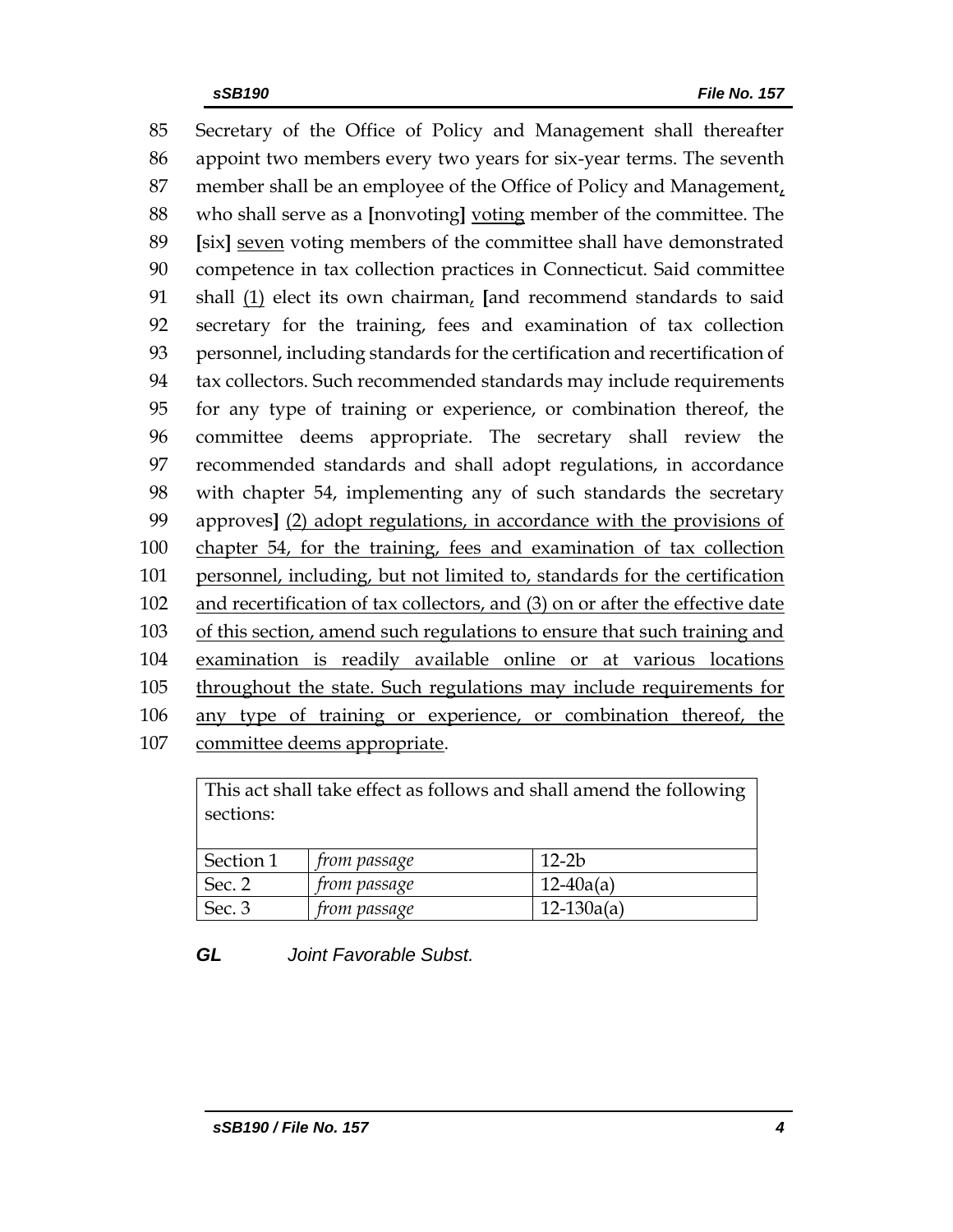*The following Fiscal Impact Statement and Bill Analysis are prepared for the benefit of the members of the General Assembly, solely for purposes of information, summarization and explanation and do not represent the intent of the General Assembly or either chamber thereof for any purpose. In general,*  fiscal impacts are based upon a variety of informational sources, including the analyst's professional *knowledge. Whenever applicable, agency data is consulted as part of the analysis, however final products do not necessarily reflect an assessment from any specific department.*

# *OFA Fiscal Note*

*State Impact:* None

*Municipal Impact:* None

#### *Explanation*

The bill has no fiscal impact. It authorizes the Office of Policy and Management (OPM) to make recommendations concerning assessor, tax collector and municipal finance officer training programs and to ensure that those programs are available online, or in various locations around the state. It is anticipated that OPM can meet these responsibilities with existing resources.

## *The Out Years*

*State Impact:* None

*Municipal Impact:* None